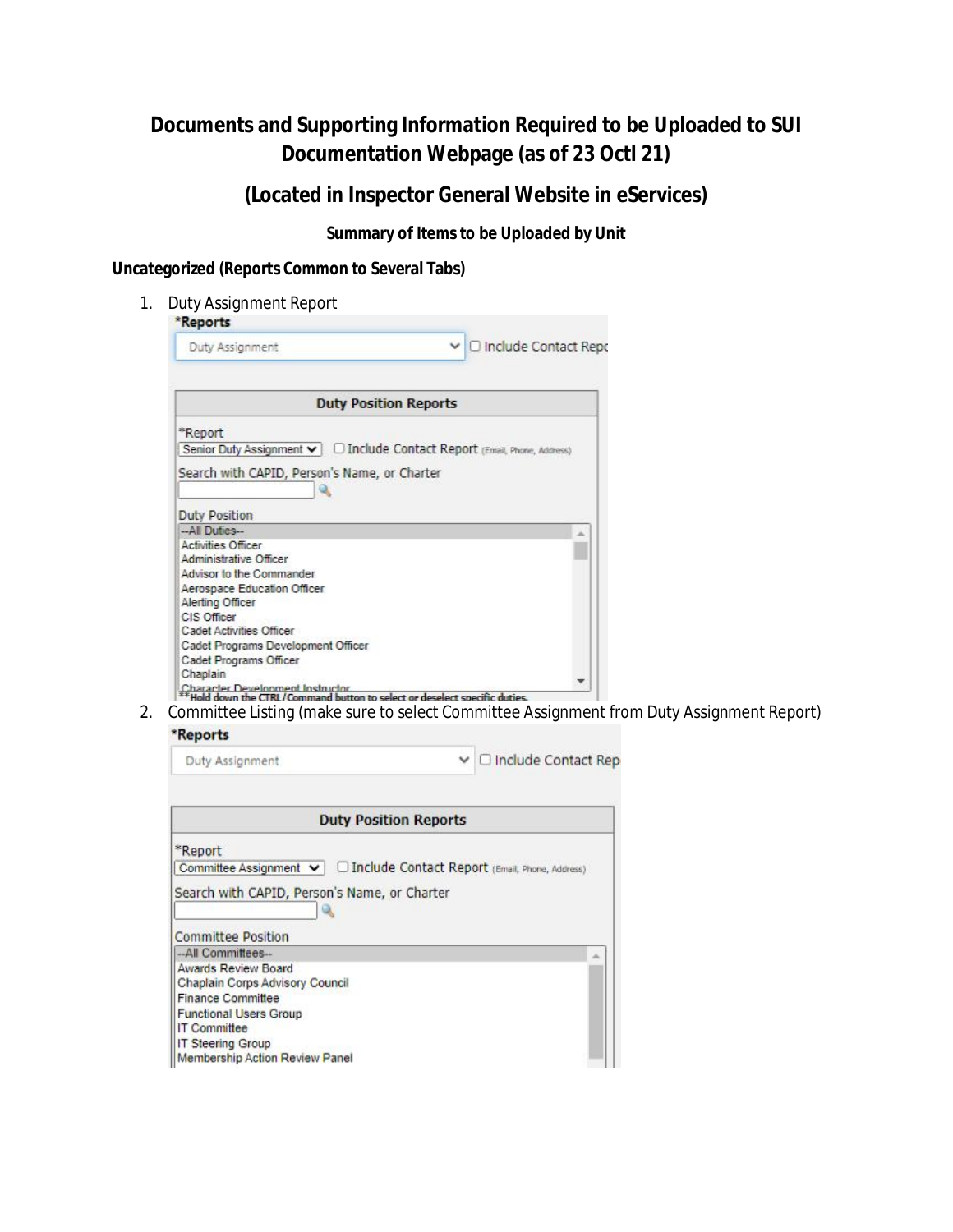3. Specialty Track Report



#### **Tab A-1, Aerospace Education**

- 1. Q.02 Examples of internal AE events from the last two years
	- a. Cadet Orientation Report from Member Reports

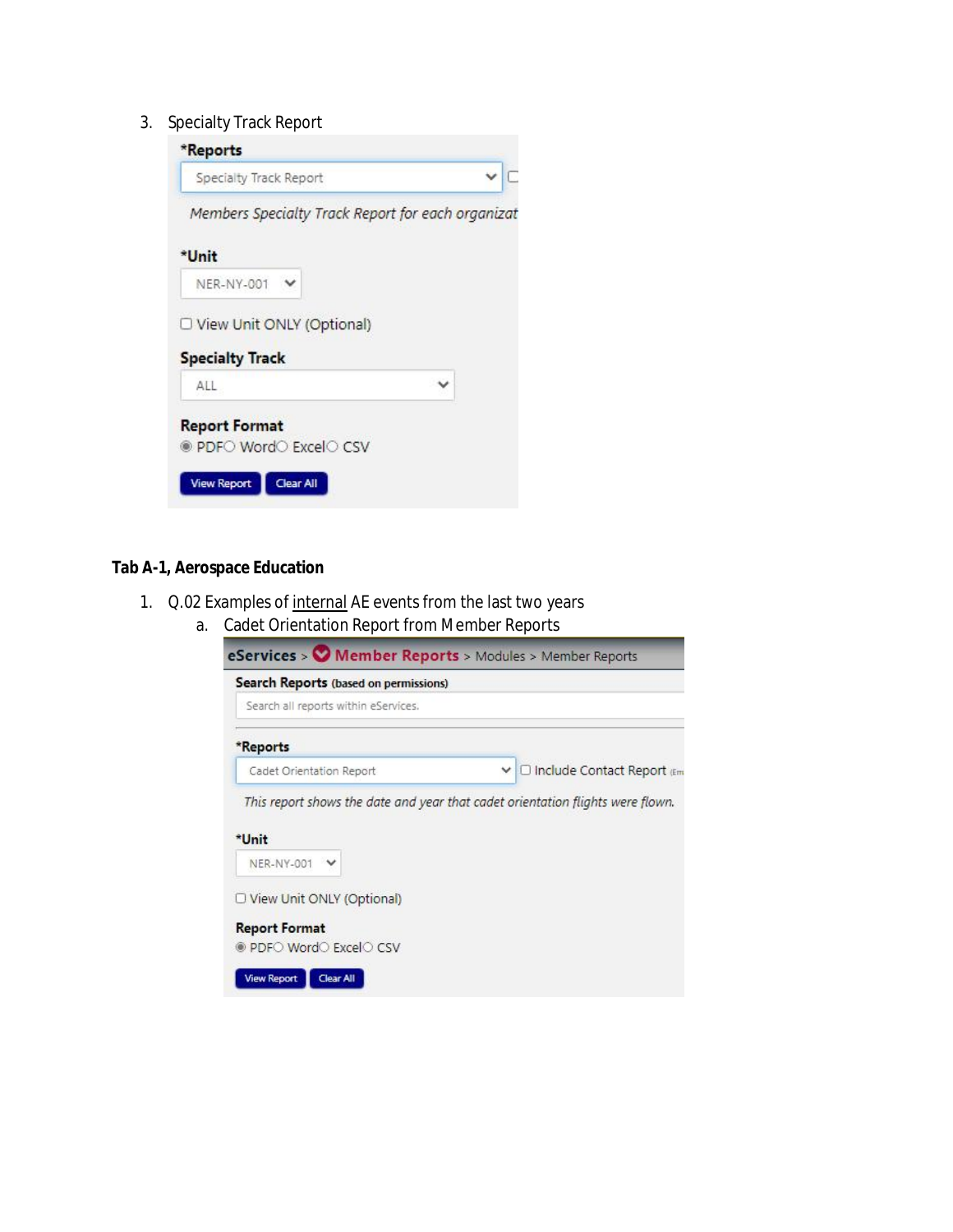b. Q.03 Yeager (AEPSM) Award Report from Member Reports

| Search Reports (based on permissions)           |                                                    |
|-------------------------------------------------|----------------------------------------------------|
| Search all reports within eServices.            |                                                    |
| *Reports                                        |                                                    |
| Yeager (AEPSM) Award Report                     | ▽ O Include Contact Report (Email, Phone, Address) |
| *Unit                                           |                                                    |
| NER-NY-001 V<br>O View Unit ONLY (Optional)     |                                                    |
| <b>Member Type</b>                              |                                                    |
| ALL.<br>v                                       |                                                    |
| <b>Report Format</b><br>● PDF○ Word○ Excel○ CSV |                                                    |

- c. Presentation, workshop, other activity agendas or email communications which will include date and topic presented, activity completed, etc.
- 2. Q.03 Examples of cooperative external AE events with schools or community organizations from the last two years which resulted in the promotion of Aerospace Education. NOTE: If unable to provide documentation of an activity, then provide documentation of attempts to establish cooperative events to promote Aerospace Education, such as emails, letters or phone records.
	- a. Youth organizations, such as Explorers, Boy/Brownie/Girl Scouts, 4-H
	- b. Local community organizations, such as Rotary or Lions clubs
	- c. Municipal boards or committees, such as town council, county commission
	- d. Local aviation organizations, such as pilots' clubs, 99s, aero clubs
	- e. Air show booths or public exhibits
	- f. Drone demonstrations to community
	- g. Teacher Orientation Program flights
	- h. STEM kits delivered to schools
- 3. Q.04 View Unit AE Activity Report from AE POA and Activity Report from eServices

Services > © AE POA and Activity Report > Activity Report > View Unit Activity Report

|                     |            |             |              | <b>Civil Air Patrol</b>          |
|---------------------|------------|-------------|--------------|----------------------------------|
|                     |            |             |              | <b>View Unit Activity Report</b> |
| <b>Fiscal Year:</b> | 2020       | $\check{ }$ |              |                                  |
| Select a Unit:      | --Select-- |             | $\checkmark$ |                                  |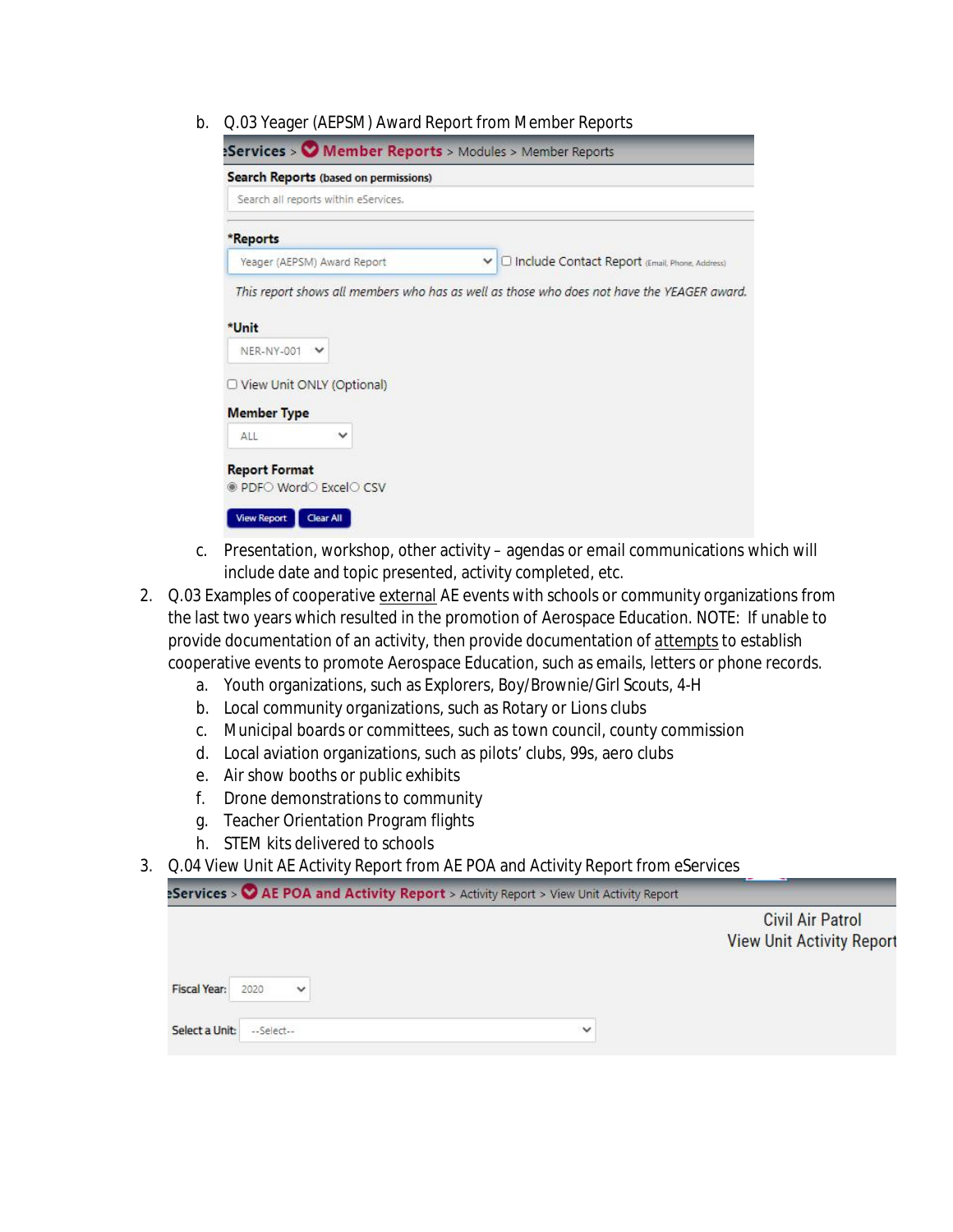4. Q.05 Aerospace Education Training Report from Member Reports

| Search Reports (based on permissions)                                  |  |                     |
|------------------------------------------------------------------------|--|---------------------|
| Search all reports within eServices.                                   |  |                     |
| *Reports                                                               |  |                     |
| Aerospace Education Officer Training Report                            |  | $\vee$ O Include Co |
|                                                                        |  |                     |
| This report shows all AE training information for AE Officers<br>*Unit |  |                     |
| NER-NY-001 V                                                           |  |                     |
| O View Unit ONLY (Optional)                                            |  |                     |
| <b>Report Format</b>                                                   |  |                     |

5. Q.06 Proof of unit commander and AEO discussion of future AE activities, such as meeting minutes, correspondence, email, phone record or video.

#### **Tab B-1, Cadet Programs**

1. Q.05 TLC Progression Report from Member Reports

| $e$ Services > $\bullet$ Member Reports > Modules > Member Reports     |                                                            |
|------------------------------------------------------------------------|------------------------------------------------------------|
| Search Reports (based on permissions)                                  |                                                            |
| Search all reports within eServices.                                   |                                                            |
| *Reports                                                               |                                                            |
| <b>TLC Progression</b>                                                 | O Include Contact Report (Email, Phone, Address)<br>$\vee$ |
| This report lists all members in units progression through TLC testing |                                                            |
| *Unit                                                                  |                                                            |
| NER-NY-001 V                                                           |                                                            |
| O View Unit ONLY (Optional)                                            |                                                            |
| <b>Report Format</b>                                                   |                                                            |
| ● PDF○ Word○ Excel○ CSV                                                |                                                            |
|                                                                        |                                                            |

- 2. Q.06 Unit's annual cadet program goals, including specific and measurable goals, as well as reviews or evaluations of those goals
- 3. Q.07 Written schedules for previous three months of meetings
- 4. Q.08 Proof of at least one Saturday activity per month
	- a. Screen shot of unit's web page calendar
	- b. Published schedule (see item 3 above)
	- c. Participation letter (see CAPR 10-3)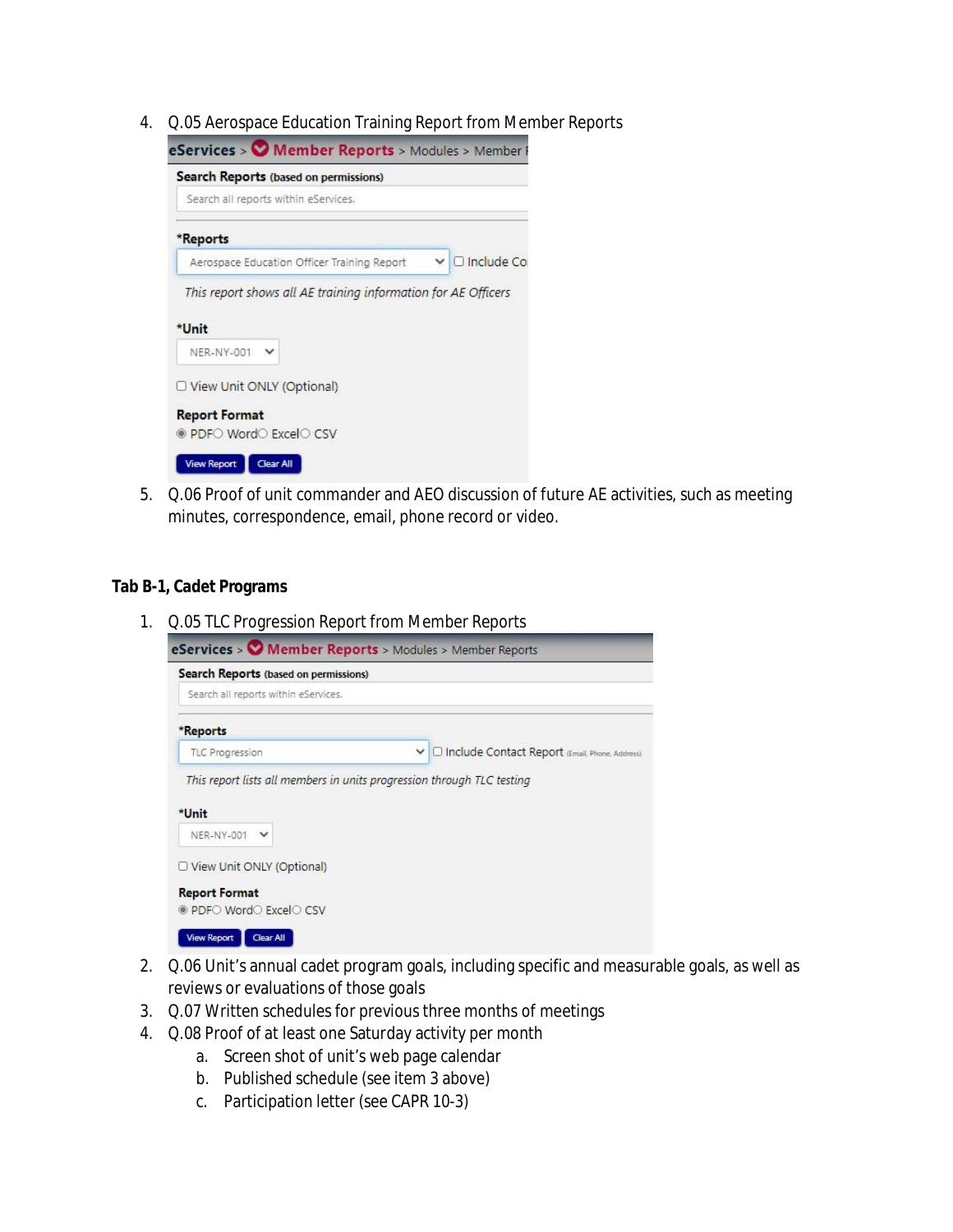5. Q.11 Cadet Protection Course Completion Report from Member Services

| Search Reports (based on permissions)                                  |                            |
|------------------------------------------------------------------------|----------------------------|
| Search all reports within eServices.                                   |                            |
| *Reports                                                               |                            |
| Cadet Protection Course Completion Report                              | ▽ □ Include Contact Report |
| This report shows completion of the new Basic and Advanced CPPT course |                            |
| *Unit<br><b>NER-NY-001</b>                                             |                            |
| O View Unit ONLY (Optional)                                            |                            |

a. Unit must identify any non-compliant members before or during inspection

#### **Tab D-1, Professional Development**

- 1. Q.04 For cadet and composite squadrons that maintain hard copy tests, a copy of the testing officer's inventory logs for the past two years
- 2. Q.05 For cadet and composite squadrons that maintain hard copy tests, confirmation of testing officer appointment via Duty Assignment Report if written test materials are maintained by the unit (already included in Uncategorized)

#### **Tab D-3, Finance**

- 1. Q.03 Copies of Finance Committee meeting minutes since last SUI date
- 2. Q.05 Confirmation of Finance Committee assignment via Committee Listing (already included in Uncategorized)

#### **Tab D-4, Administration**

- 1. Q.01, 02, 03, 09, 10 URL to online publications or copies of unit publications
- 2. Q.01 Copy of email, cover letter, correspondence, or other documentation showing unit publications were forwarded to the next higher headquarters for review and approval
- 3. Q.07 Screen shot or photo of online electronic file backup system and device storage location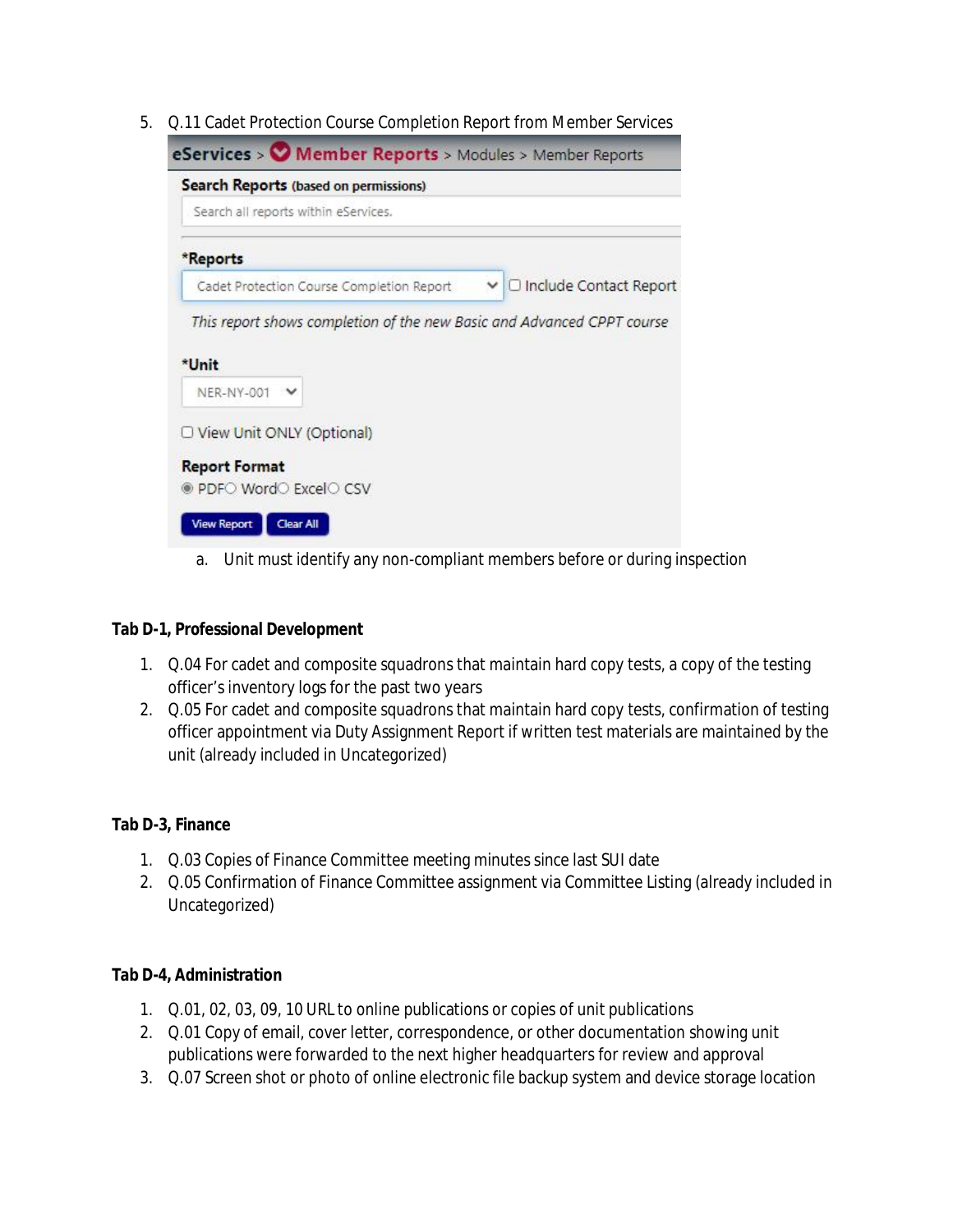**Tab D-5, Personnel**

1. Q.01 Duty Assignment Report (already included in Uncategorized)

#### **Tab D-6, Public Affairs (Not currently being evaluated)**

- 1. Q.03 At least the cover page of the wing's PA and crisis communications plans, or the whole document, to show that unit has the wing plans
- 2. Q.04 Memo or plan showing how unit will conform with PA and CC plans, such as
	- a. Internal newsletter or blog
	- b. News or current events on unit's website
	- c. Media contacts
	- d. Presence at community activities, such as fairs or air shows
	- e. Presentations before community organizations
	- f. Briefings or presentations to town or county government officials
	- g. Designation of contacts for crisis communications

#### **Tab D-7, Supply**

1. Q.01 Total Inventory Report (Old S-3 Report) from ORMS in eServices

| *Select Module                                                                     | *Select Report                         |              |
|------------------------------------------------------------------------------------|----------------------------------------|--------------|
| $\checkmark$<br>Equipment                                                          | Total Inventory Report (Old S3 Report) | ◡            |
| *Organization                                                                      |                                        |              |
| ▽ O View Unit Only<br>NY-001                                                       |                                        |              |
|                                                                                    |                                        |              |
| *Select Format                                                                     |                                        |              |
| PDFO WordO Excel                                                                   |                                        |              |
|                                                                                    |                                        |              |
|                                                                                    |                                        |              |
| Submit                                                                             |                                        |              |
|                                                                                    |                                        |              |
| Q.03, 05 Pending Report of Survey Report from ORMS in eServices                    |                                        |              |
| eServices > © Operational Resource Management System (O.R.M.S) > Reports > Reports |                                        |              |
|                                                                                    | *Select Report                         |              |
| $\checkmark$<br>Equipment                                                          | Pending Reports of Survey              | $\checkmark$ |
| *Select Module<br>*Organization                                                    |                                        |              |
| $\vee$ O View Unit Only<br>NY-001                                                  |                                        |              |
|                                                                                    |                                        |              |
|                                                                                    |                                        |              |
| *Select Format                                                                     |                                        |              |
| ● PDF○ Word○ Excel                                                                 |                                        |              |
|                                                                                    |                                        |              |

| $\equiv$ Menu | <b>A</b> eServices                                                                                                    | Maj Stephen M. Denes |
|---------------|-----------------------------------------------------------------------------------------------------------------------|----------------------|
|               | eServices > Operational Resource Management System (O.R.M.S) > Supplies and Equipment > Search Supplies and Equipment |                      |
|               | Print Temporary Form 37 Transaction History Documents                                                                 |                      |
|               | To move an item to another inventory, please contact ntc@capnhq.gov or LG@capnhq.gov                                  |                      |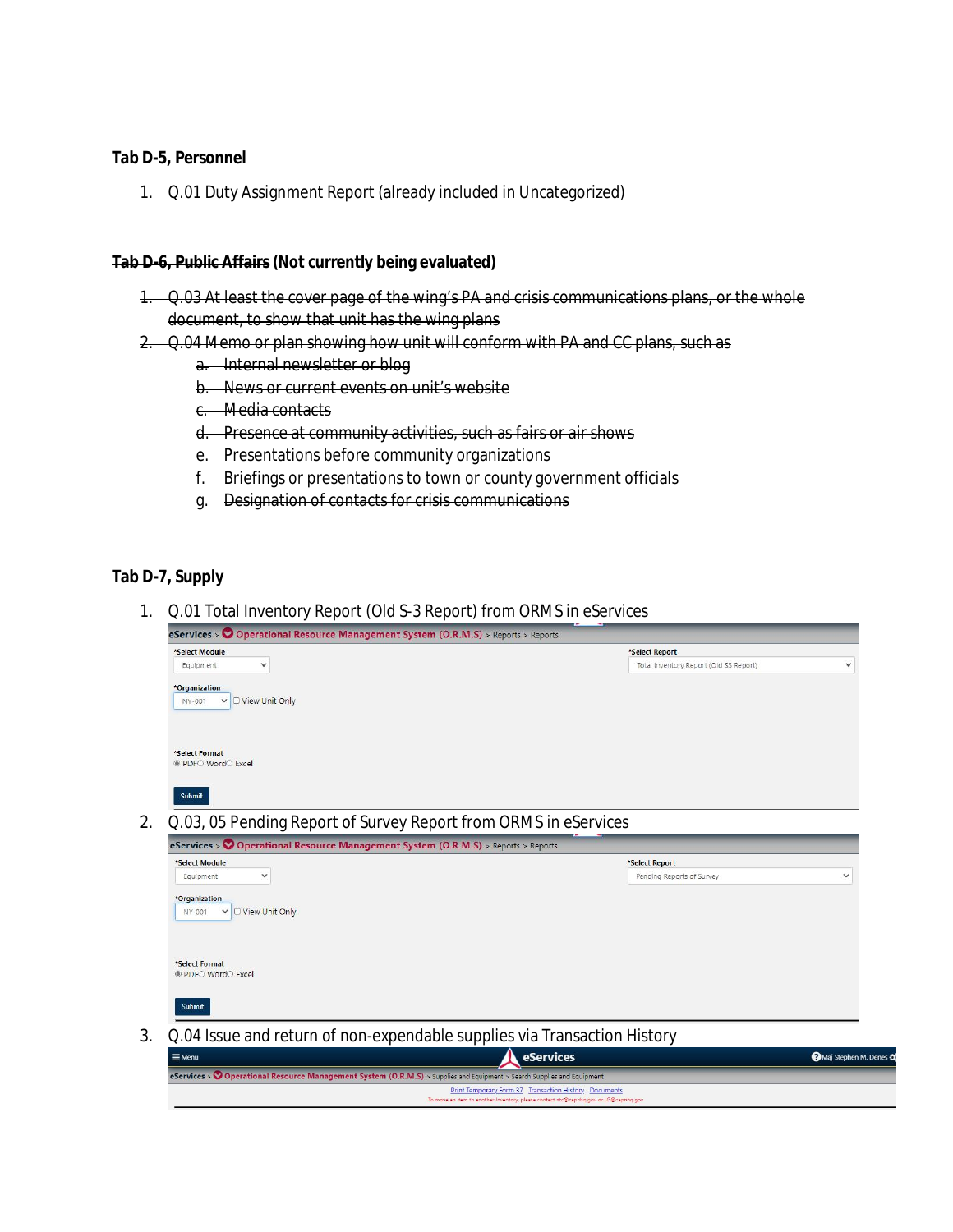4. Q.07 Real Property Report from ORMS in eServices

| eServices > O Operational Resource Management System (O.R.M.S) > Reports > Reports |                      |              |
|------------------------------------------------------------------------------------|----------------------|--------------|
| *Select Module                                                                     | *Select Report       |              |
| Real Property<br>$\checkmark$                                                      | Real Property Report | $\checkmark$ |
| *Organization<br>$\vee$ $\Box$ View Unit Only<br>NY-035                            |                      |              |
| *Select Format<br>● PDF○ Word○ Excel                                               |                      |              |
| Submit                                                                             |                      |              |

**Tab E-1, Command**

- 1. Q.01 Duty Assignment Report (already included in Uncategorized)
- 2. Q.03 In the event of case of sexual or physical abuse, documentation of consultation or narrative of phone conversations with wing CC
- 3. Q.03 In the event of case of sexual or physical abuse, member suspension notice
- 4. Q.04 Equal Opportunity Completion Report from Member Reports in eServices

| □ Include Contact Report (Email, Phone, Addr<br>This report provides Equal Opportunity Training and Level 1 Training Completion Dates. |
|----------------------------------------------------------------------------------------------------------------------------------------|
|                                                                                                                                        |
|                                                                                                                                        |
|                                                                                                                                        |
|                                                                                                                                        |
|                                                                                                                                        |
|                                                                                                                                        |
|                                                                                                                                        |
|                                                                                                                                        |
| 27 Feb 2021                                                                                                                            |
|                                                                                                                                        |

- 5. Q.05 Approvals from Wing CC to conduct fundraising activity since last SUI
- 6. Q.09 AFAM records where POVs were used and unit commander approval for such use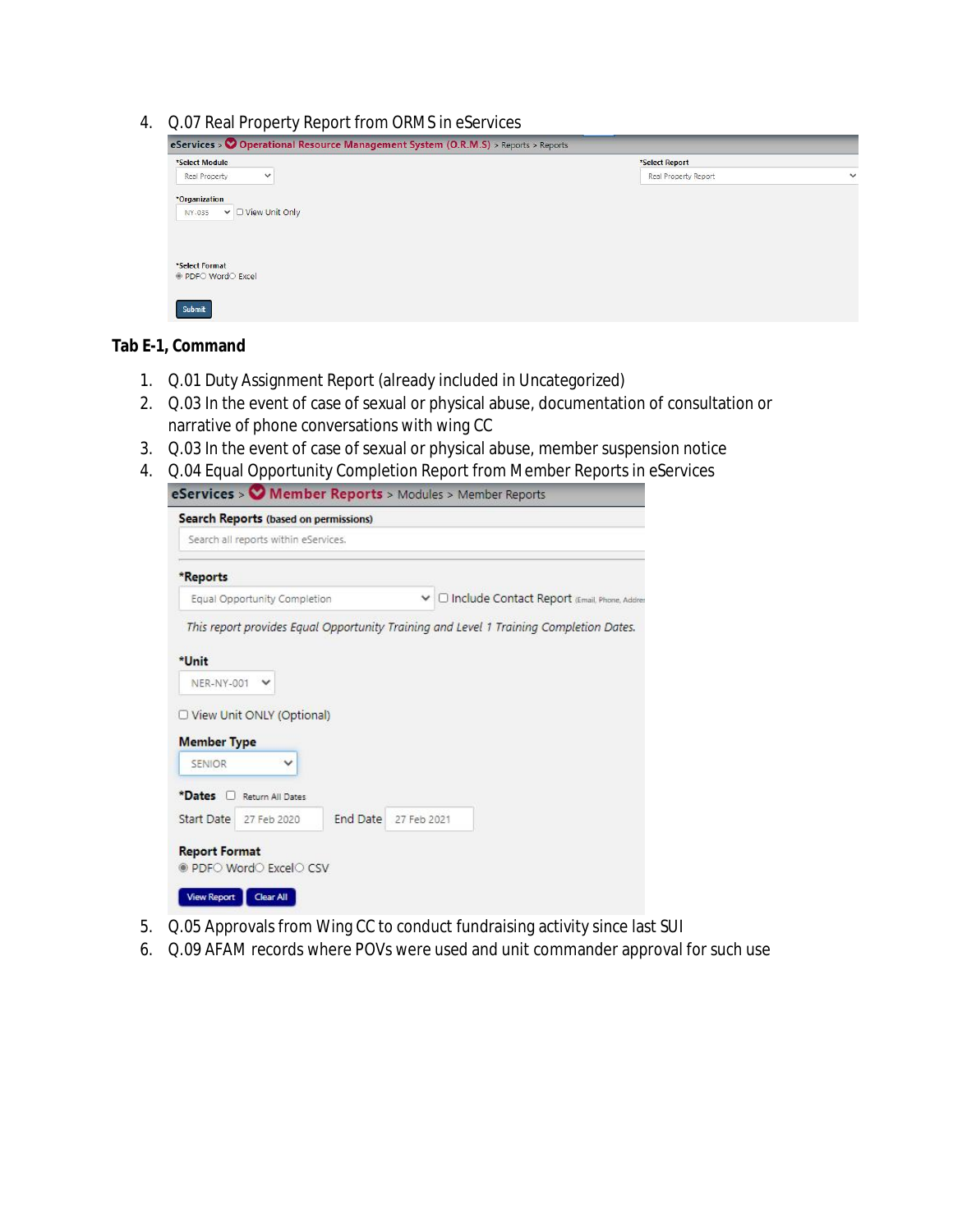**Tab E-2, Safety**

- 1. Q.07 Specialty Track Report showing SE enrolled at appointment or rated as technician in Safety
- 2. Q.08 Safety Briefings Unit Summary Report from SIRS in eServices

| <b>Safety Information and Reporting System (SIRS) - Reports</b>                              |                                              |                           |  |  |  |
|----------------------------------------------------------------------------------------------|----------------------------------------------|---------------------------|--|--|--|
| Home                                                                                         |                                              | <b>SAFETY INFORMATION</b> |  |  |  |
| Home                                                                                         |                                              |                           |  |  |  |
| <b>Safety Education</b>                                                                      | <b>Select Report</b>                         |                           |  |  |  |
| <b>Education Validation</b><br><b>Online Education</b><br><b>FAA Courses</b>                 | Safety Briefings Unit Summary Report         | $\checkmark$              |  |  |  |
|                                                                                              | *Select an Organization                      |                           |  |  |  |
| <b>AOPA Courses</b>                                                                          | NER-NY-001 - NEW YORK WING HQ                | $\checkmark$              |  |  |  |
| <b>Mishap Management</b>                                                                     | <b>Start Date</b>                            | <b>End Date</b>           |  |  |  |
| File New Mishap(1)<br>Update New Mishap(2)<br>Manage Mishap Report<br><b>Statement Entry</b> | 01/01/2018                                   | 01/01/2021                |  |  |  |
|                                                                                              | *Select a Format<br><b>OPDF OWORD OEXCEL</b> |                           |  |  |  |
| <b>Reports</b>                                                                               | <b>Submit</b>                                |                           |  |  |  |
| Member Search<br><b>Reports</b>                                                              |                                              |                           |  |  |  |
| <b>Suggestions</b>                                                                           |                                              |                           |  |  |  |
| Make A Suggestion /<br>Report a Hazard                                                       |                                              |                           |  |  |  |

3. Q.10 Safety Day/ORM Report

| Home                                                                   | <b>SAFETY INFORMATION</b>                      |              |  |
|------------------------------------------------------------------------|------------------------------------------------|--------------|--|
| Home                                                                   |                                                |              |  |
| <b>Safety Education</b>                                                | <b>Select Report</b>                           |              |  |
| <b>Education Validation</b>                                            | Safety Day / ORM Report                        | $\checkmark$ |  |
| Online Education<br><b>FAA Courses</b><br><b>AOPA Courses</b>          | *Select Reporting Year<br>2020<br>$\checkmark$ |              |  |
| <b>Mishap Management</b>                                               | *Select an Organization                        |              |  |
| File New Mishap(1)                                                     | NER-NY-000 - NEW YORK WING HQ SQ               |              |  |
| Update New Mishap(2)<br>Manage Mishap Report<br><b>Statement Entry</b> | *Select a Format<br><b>OPDF OWORD OEXCEL</b>   |              |  |
| <b>Reports</b>                                                         | <b>Submit</b>                                  |              |  |
| Member Search<br>Reports                                               |                                                |              |  |
| <b>Suggestions</b>                                                     |                                                |              |  |
|                                                                        |                                                |              |  |

Make A Suggestion /<br>Report a Hazard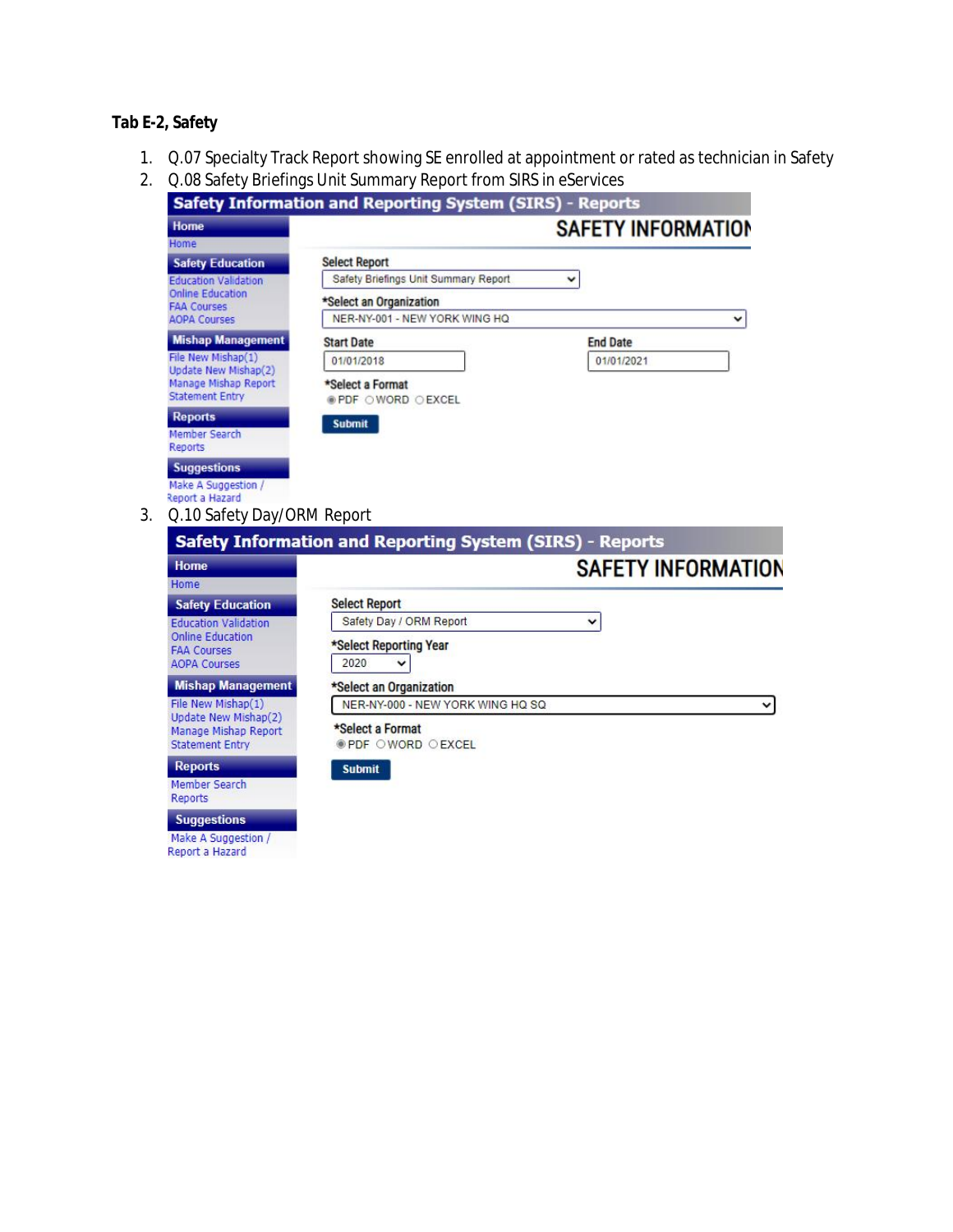Items underlined are to be provided by unit commander and are additional to eServices reports. Items not underlined are eServices reports, which the unit commander must upload, as well as items that need to be physically verified by the inspection team on site.

**Tab A-1, Aerospace Education**

Q02: Does the unit have an internal Aerospace Education program?

Documentation or Proof: Submit examples of AE events (presentations, workshops, other activities, etc) agendas which will include date and topic presented, activity done, etc.

Q03: Does the unit have an external Aerospace Education program?

Documentation or Proof: Submit examples of cooperative events with either schools or community organizations (Explorers, Boy/Brownie/Girl Scouts, 4-H, etc.) which resulted in the promotion of Aerospace Education. NOTE: If unable to provide documentation, then provide documentation of attempts to establish cooperative events to promote Aerospace Education.

Q04: Did the unit complete an annual AE Activity Report IAW CAP regulations? Groups are required to consolidate Squadron AE Activity Reports.

Documentation or Proof: Submit a copy of the AE Activity Report.

Q05: Are AEOs assigned to the duty position enrolled in the AE specialty track, unless they have already achieved the AE master rating?

Documentation or Proof: Submit a list of AEOs enrolled in the AE specialty track from Member Reports.

Q.06: Did the AEO and the commander discuss future AE activities for the upcoming year?

Documentation or Proof: AEO will provide notes or audio/video record of discussion between AEO and CC about future AE activities.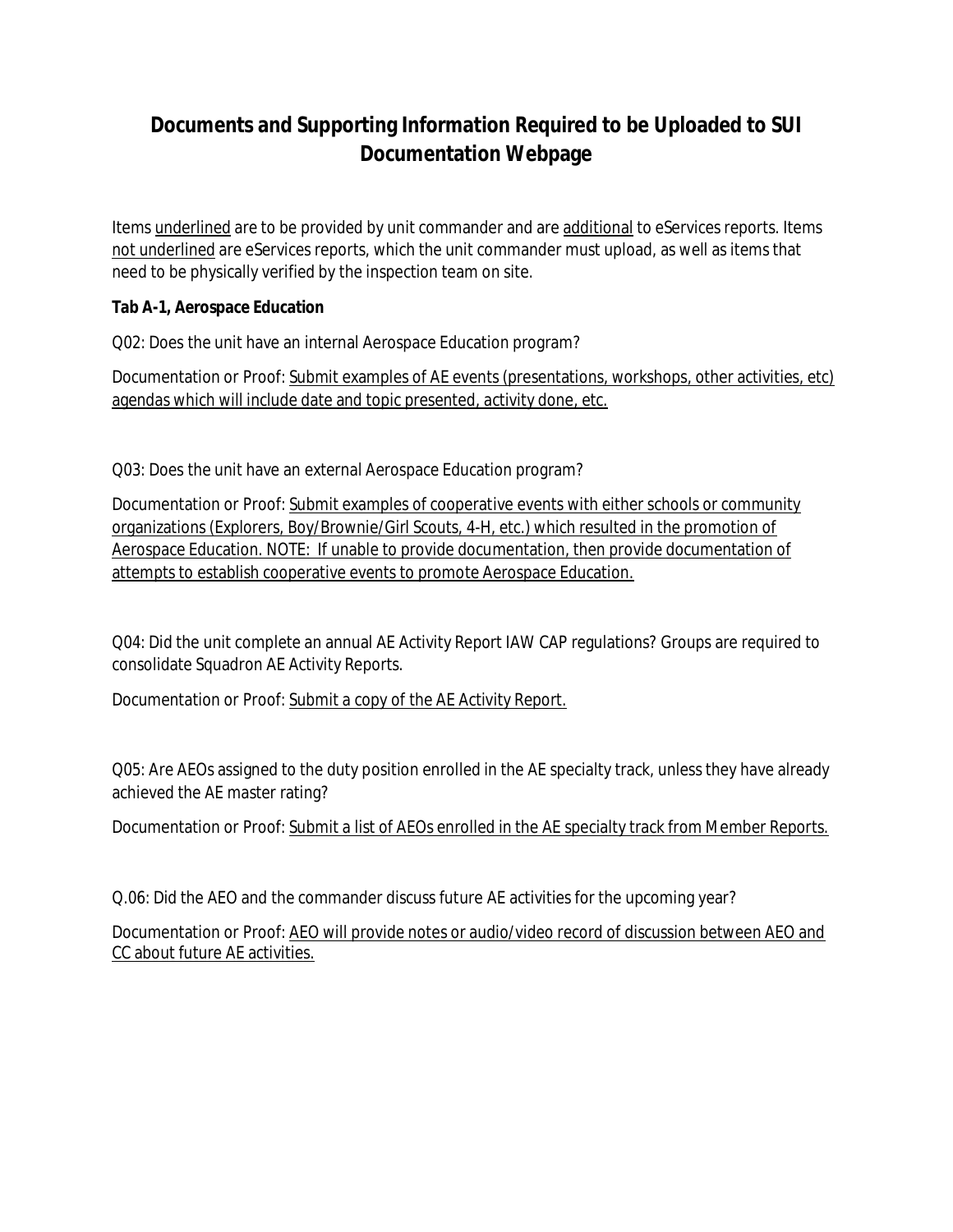Items underlined are to be provided by unit commander and are additional to eServices reports. Items not underlined are eServices reports, which the unit commander must upload, as well as items that need to be physically verified by the inspection team on site.

**Tab B-1, Cadet Programs**

Q05: Does the unit have at least two graduates of the Training Leaders of Cadets program assigned?

Documentation or Proof: Provide report from eServices (Member Reports > TLC Progression)

Note: Adult leaders must complete renewal of the TLC by retaking the basic course, taking the advanced course, or serving as an instructor every four years.

Q06: Has the unit adopted a set of annual goals?

- a) Are the goals specific and measurable?
- b) Does the document indicate that goals are being reviewed quarterly?

Documentation or Proof: Provide unit's goals document. Inspection team reviews goals document.

Q.07: Are squadron meetings guided by a written schedule?

a) Do squadron meetings fulfill the minimum monthly content requirements?

Documentation or Proof: Provide the SUI team with schedules for the previous three months of weekly meetings.

Q08: Does the unit offer at least one "Saturday" activity per month, on its own or in cooperation with another unit?

Documentation or Proof: Inspection team to visit unit website and review web calendar.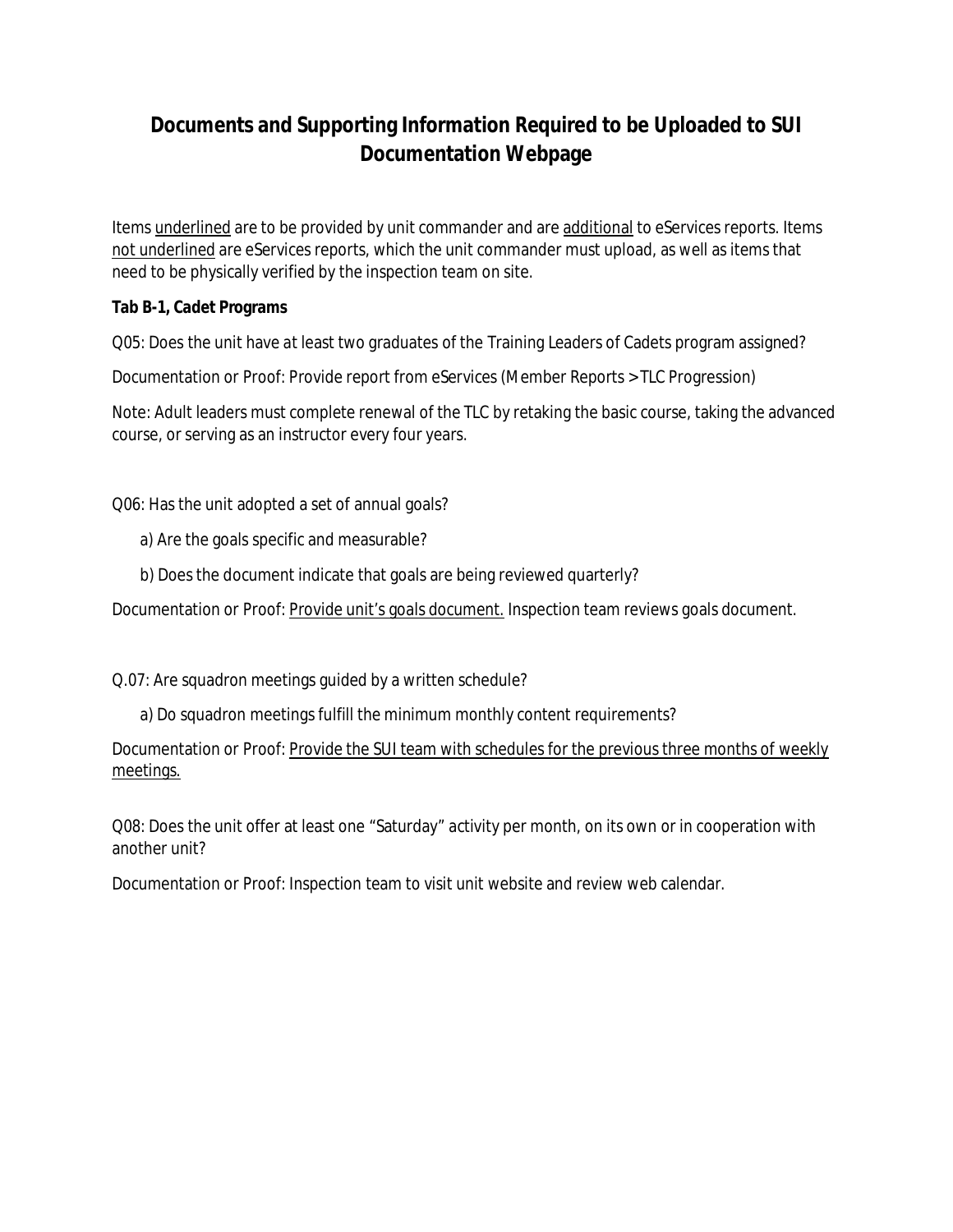Items underlined are to be provided by unit commander and are additional to eServices reports. Items not underlined are eServices reports, which the unit commander must upload, as well as items that need to be physically verified by the inspection team on site.

**Tab D-1, Professional Development**

Q04: Does the unit maintain hard copy testing materials IAW CAP regulations?

a) Are all hard testing material stored in a lockable (key or combination) cabinet or container?

Documentation or Proof: Hard copy storage location will be inspected on site ONLY if testing materials are stored.

b) Does the TO conduct a test materials inventory at least every six months and whenever the TO or Assistant(s) TO changes?

Documentation or Proof: Provide copies of the TO inventory logs for the past 2 years (if tests were stored during that time).

Q05: Do composite and/or cadet squadrons which use paper tests have a TO appointed?

Documentation or Proof: Provide duty assignment report from eServices showing Testing Officer for Composite and Cadet subordinate units verifying that a TO is appointed. To determine whether a unit is a Composite or Cadet squadron, use the eServices organizational report.

(Note that all written testing materials should be destroyed, according to January 2021 changes to CAPR 40-2.)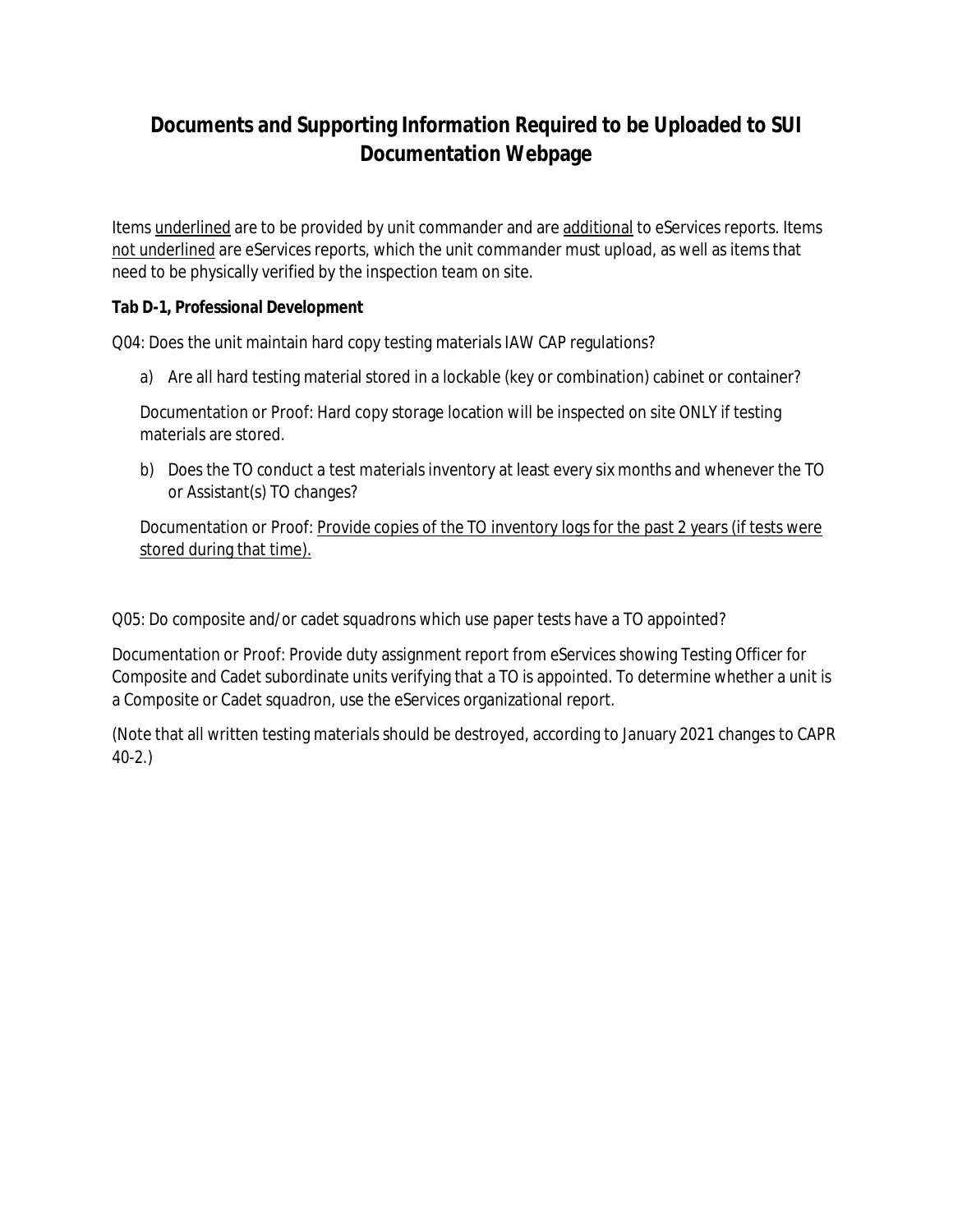Items underlined are to be provided by unit commander and are additional to eServices reports. Items not underlined are eServices reports, which the unit commander must upload, as well as items that need to be physically verified by the inspection team on site.

**Tab D-3, Finance**

Q03: Does the Finance Committee meet IAW CAP regulation?

a) The Finance Committee must meet at least once per quarter.

Documentation or Proof: Provide copies of Finance Committee meeting minutes since last SUI. Inspection team reviews Finance Committee meeting minutes.

b) A written record of these minutes must be saved.

Documentation or Proof: Same as above.

Q05: Has the unit appointed all necessary members of the Finance Committee IAW CAP regulation?

a) The Unit Commander must appoint a finance officer in writing within 30 days of assuming command.

Documentation or Proof: Provide eServices *Duty* Assignment report.

b) The Unit Commander must appoint a finance committee in writing within 30 days of assuming command. The committee will be composed of the unit commander as the chairperson, the Finance Officer, and at least one other senior member.

Documentation or Proof: Provide eServices *Committee* Assignment Report of *Finance Committee* appointment.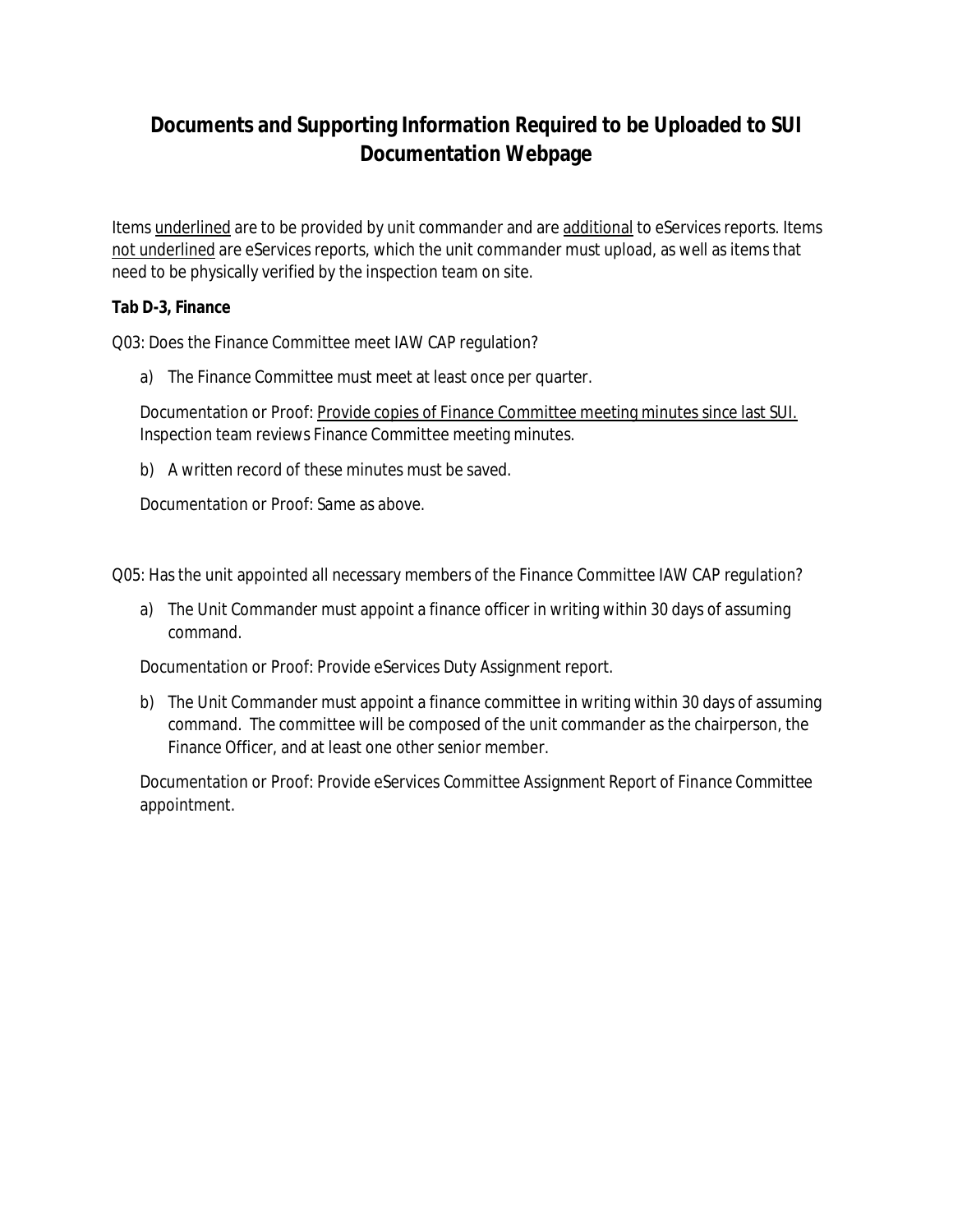Items underlined are to be provided by unit commander and are additional to eServices reports. Items not underlined are eServices reports, which the unit commander must upload, as well as items that need to be physically verified by the inspection team on site.

**Tab D-4, Administration**

Q01: Are publications managed IAW CAPR 1-2?

a) When publishing supplements and OIs, does the unit ensure the content does not conflict with higher headquarters directives?

Documentation or Proof: Unit will provide access to online publications or copies of unit publications for review. Note: All approved directive publications will eventually be posted on the CAP publications website.

b) In the anniversary month of each supplement or OI, has the OPR certified it is still current and essential and did administrative officers inform CAP/DA of the certifier's name and the date the certification was made?

Documentation or Proof: Same as a).

c) Have supplements, OIs and pamphlets been forwarded to the next higher headquarters IAW CAPR 1-2 paragraphs8.3.3. and 9?

Documentation or Proof: Unit will provide email traffic or other documentation showing the publication was forwarded to the next higher headquarters.

d) Are unit supplements and OIs revised and re- approved or rescinded within 6 months of the parent regulation's revision?

Documentation or Proof: Same as a).

Q02: Are unit OIs published IAW CAPR 1-2? Do unit published OIs apply only to their unit (charter xxx)?

Documentation or Proof: Same as Q01 a).

Q03: Are unit forms published IAW CAPR 1-2?

Documentation or Proof: Same as Q01 a). (1) A new form and the prescribing publication must be published and distributed simultaneously. Revised forms may be published and distributed independently. (2) The prescribing publication states the purpose of the form and directs when to use the form, when to complete it, and how to submit it.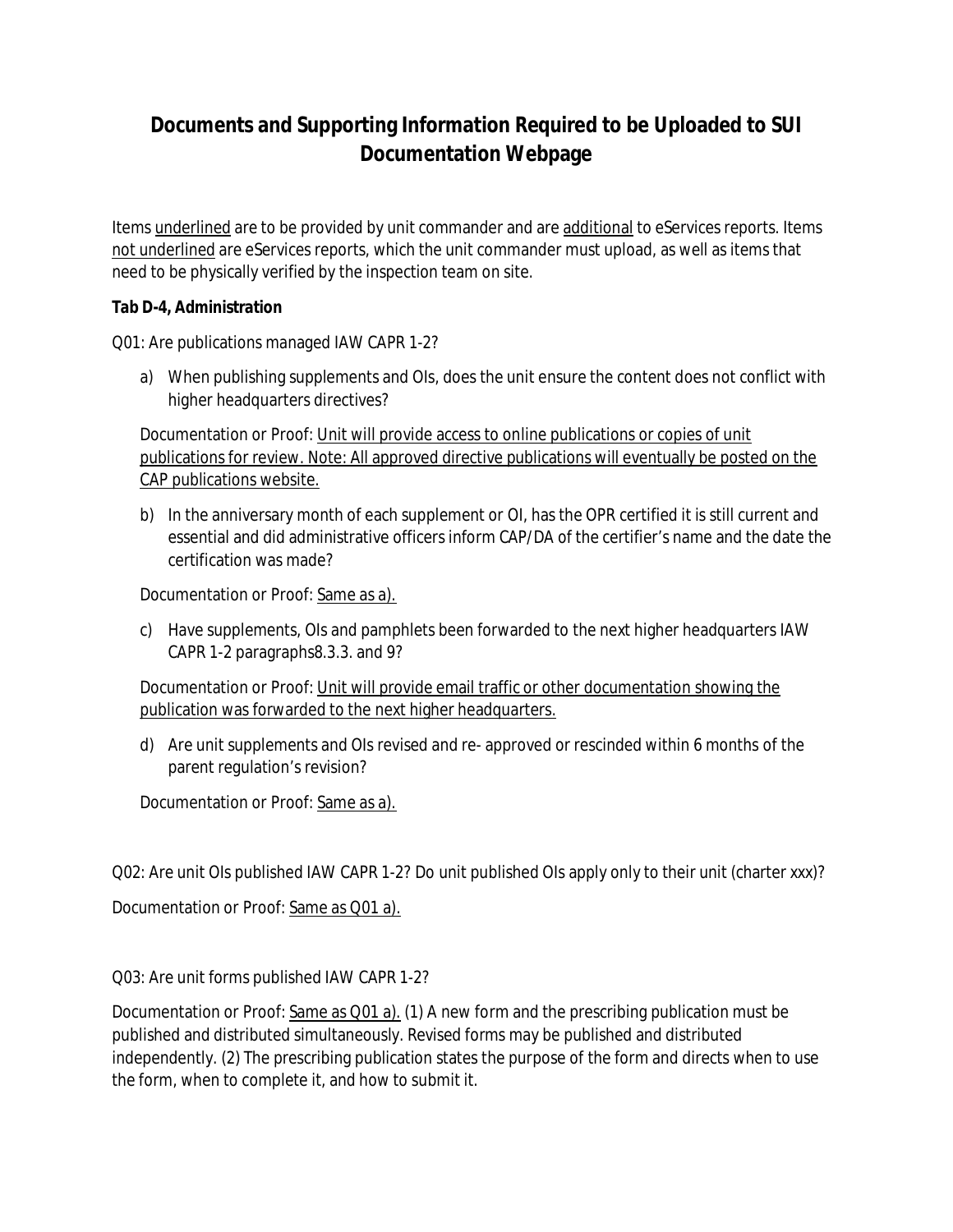Q05: Are cut-off instructions followed IAW CAP regulations?

Documentation or Proof: Inspection team reviews compliance through on-site inspection.

Q06: Are records destroyed properly IAW CAP regulations?

Documentation or Proof: Inspection team reviews compliance through on-site inspection.

Q07: Are frequent back-ups of electronic files made IAW CAP regulations?

Documentation or Proof: Inspection team reviews compliance through on-site inspection, or unit provides screen shots of on-line backup system if applicable.

Q09: Are unit supplements and OIs properly coordinated and approved?

a) Have all supplements and OIs pertaining to AFAMs or federally provided resources been coordinated with the CAP-USAF liaison region and CAP region?

Documentation or Proof: Same as Q01 a).

b) Have all supplements and OIs been approved by the NHQ OPR as verified by their posting on the CAP publications website?

Documentation or Proof: Same as Q01 a).

c) Has the unit issued any supplements or OIs to CAPR 1-2?

Documentation or Proof: Same as Q01 a).

d) Did unit OPRs provide compliance elements, as defined in CAPR 1-2, para 7, as Attachment 1 to each supplement and OI issued by their headquarters?

Documentation or Proof: Same as Q01 a).

Q10: Are all documents that direct requirements or procedures either a supplement or OI?

Documentation or Proof: Same as Q01 a).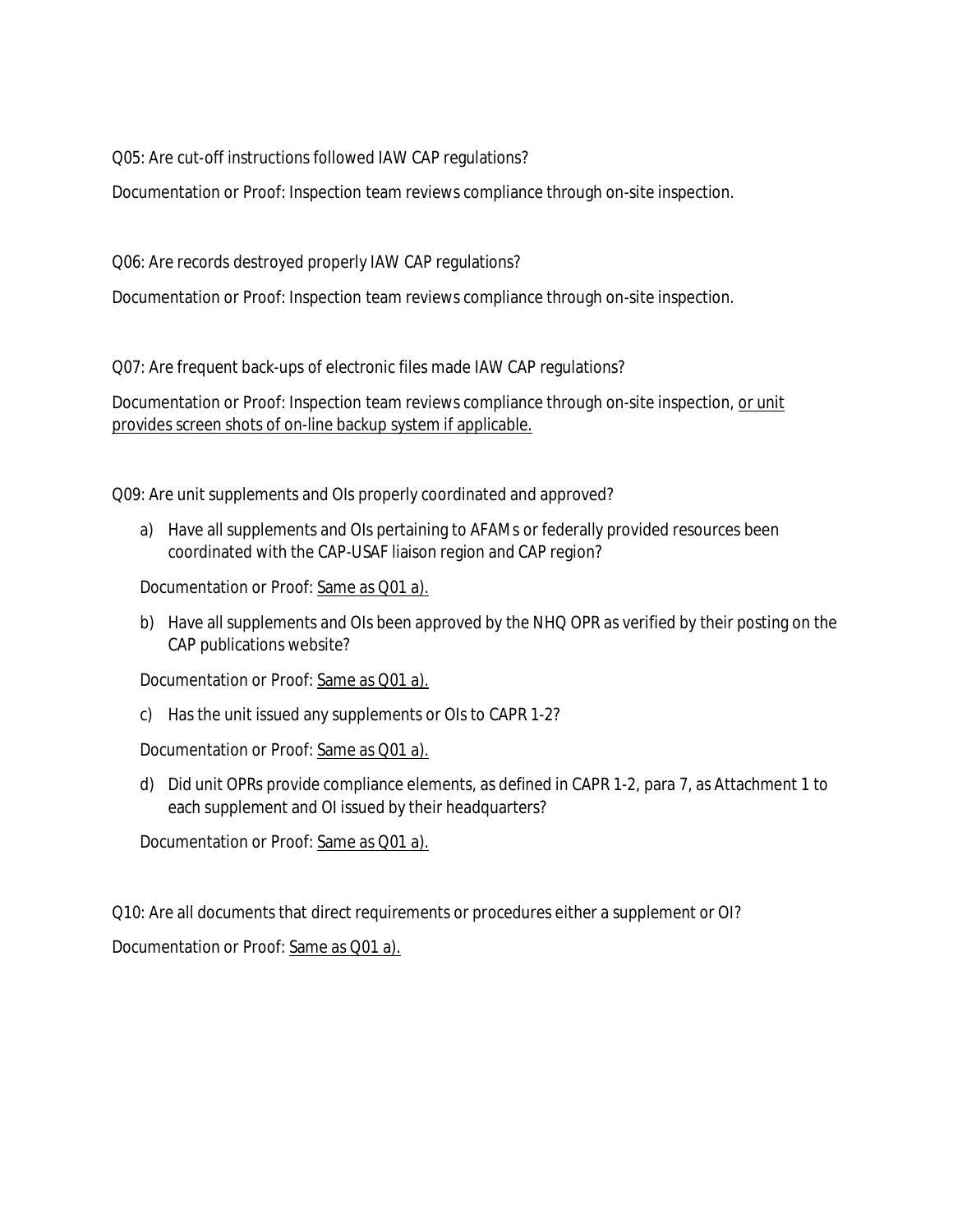Items underlined are to be provided by unit commander and are additional to eServices reports. Items not underlined are eServices reports, which the unit commander must upload, as well as items that need to be physically verified by the inspection team on site.

**Tab D-5, Personnel**

Q01: Are unit positions updated in eServices/CAPFs 2A upon appointment by Unit CC?

Documentation or Proof: Provide eServices Duty Assignment Report and check personnel records onsite.

Note: This question is very similar to E-1, question 01. In this area, look for discrepancies that are administrative in nature, such as multiple primary assignments to a duty position, which would show that the position was assigned to someone without unassigning the position from a previous member.

Q02: Has a personnel record been established for each member of the unit?

Documentation or Proof: Inspection team reviews personnel records on-site.

Q03: Are inactive personnel records maintained for 5 years unless otherwise directed IAW CAP regulations?

Documentation or Proof: Inspection team reviews personnel records on-site.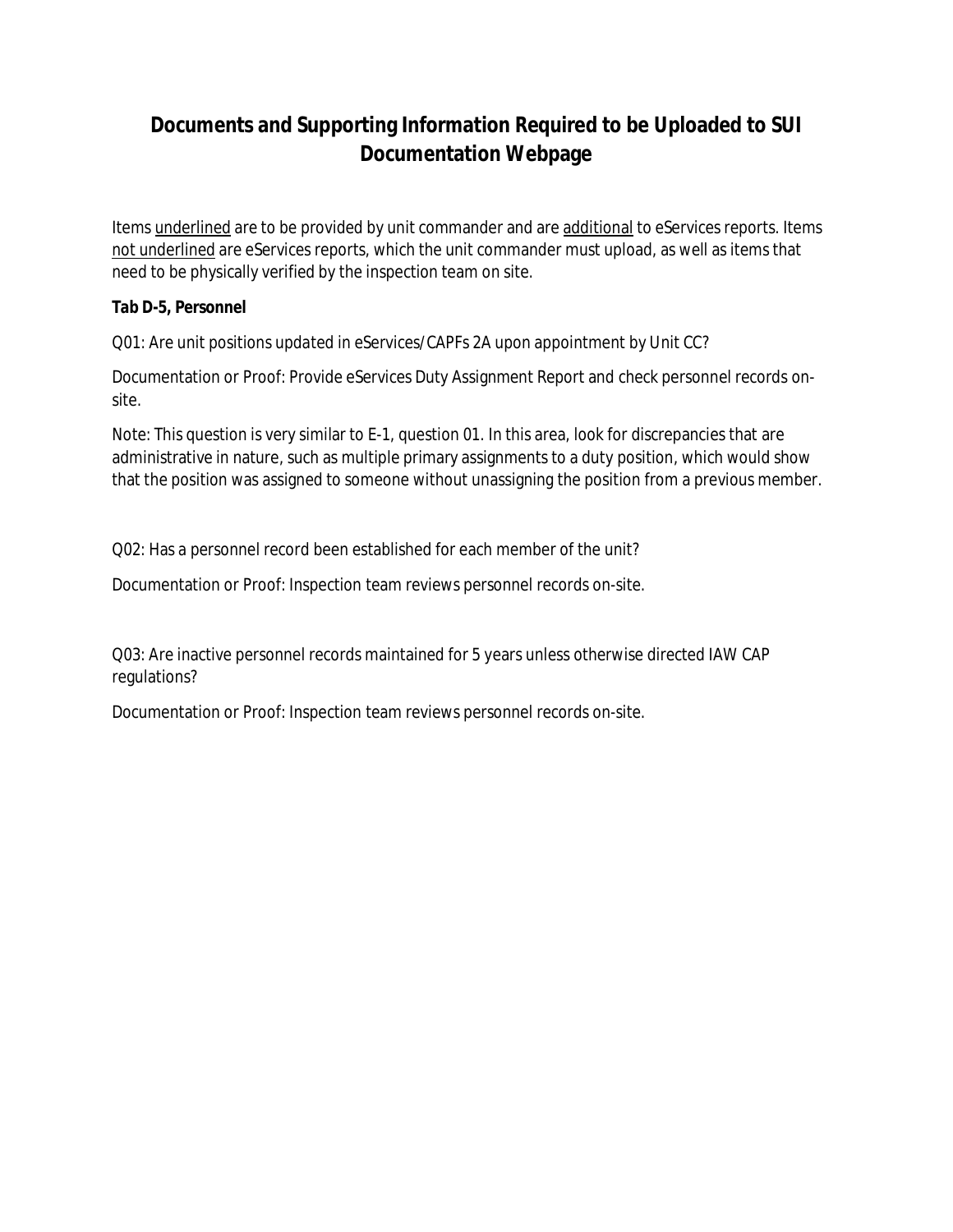#### **THIS SECTION IS CURRENTLY NOT BEING EVALUATED. COMPLIANCE ITEMS MAY BE UPDATED IN THE FUTURE.**

Items underlined are to be provided by unit commander and are additional to eServices reports. Items not underlined are eServices reports, which the unit commander must upload, as well as items that need to be physically verified by the inspection team on site.

**Tab D-6, Public Affairs**

Q03: Does the unit PAO or Commander have a current copy of the wing's Public Affairs and Crisis Communications plans?

Documentation or Proof: Show the inspector the plans.

Q.04: Is the unit conforming to the applicable sections of the wing's Public Affairs and Crisis Communication plans?

Documentation or Proof: Show the inspector where the unit is conforming to the wing's Public Affairs and Crisis Communication plans.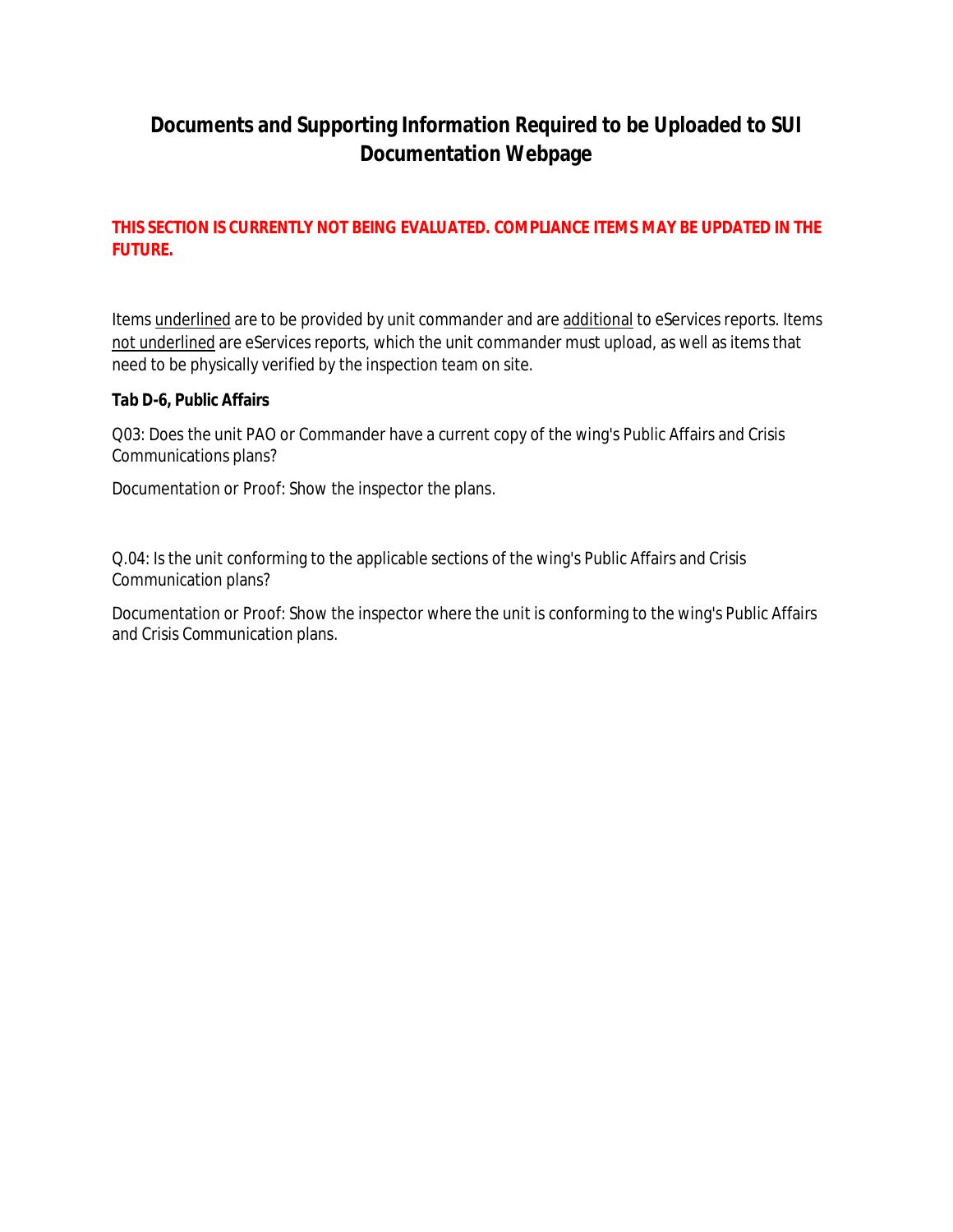Items underlined are to be provided by unit commander and are additional to eServices reports. Items not underlined are eServices reports, which the unit commander must upload, as well as items that need to be physically verified by the inspection team on site.

**Tab D-7, Supply**

Q01: Did the unit complete an annual inventory between 1 October and 31 December?

Documentation or Proof: Inspection team reviews on-site or via ORMS report. Provide confirmation of ORMS completion.

Q02: Are all non-expendable items on hand accurately reflected in ORMS and do they have a property tag?

Documentation or Proof: Inspection team reviews on-site or from ORMS records.

Q03: Have items that cannot be located been recorded as "missing" in the condition field in ORMS?

Documentation or Proof: Provide records from ORMS.

Q04: Are issue and return of non-expendable property completed IAW CAP regulations?

Documentation or Proof: Provide records from ORMS.

Q05: Are Reports of Survey (ROS) properly initiated, conducted, and documented in IAW CAP regulations?

Documentation or Proof: Provide records from ORMS.

Q06: Are property storage areas safe, secure, and protected from the elements?

Documentation or Proof: Inspection team reviews storage facility on-site.

Q07: Is the real property inventory conducted concurrently with the annual physical inventory between 1 October and 31 December?

Documentation or Proof: Provide records from ORMS.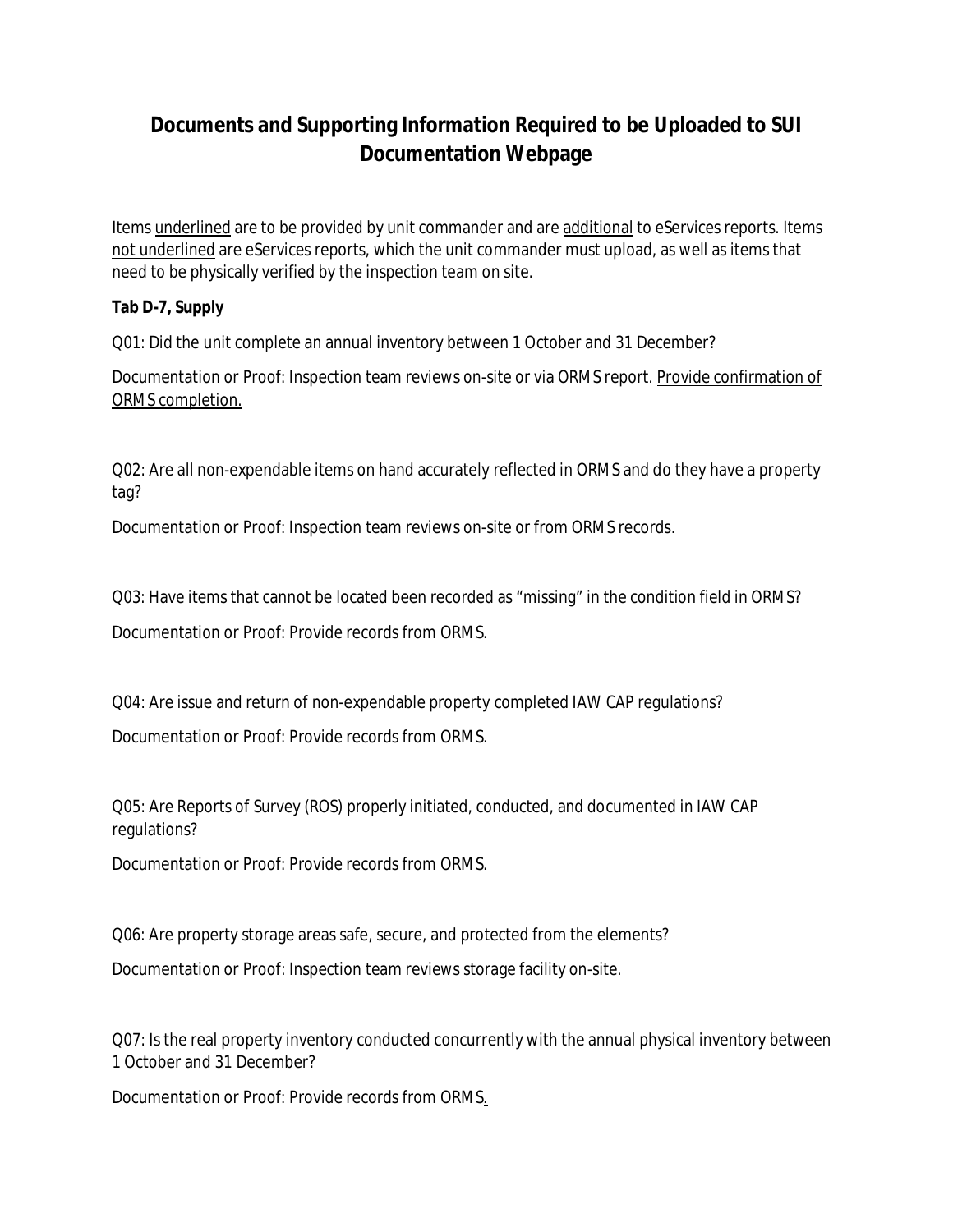Items underlined are to be provided by unit commander and are additional to eServices reports. Items not underlined are eServices reports, which the unit commander must upload, as well as items that need to be physically verified by the inspection team on site.

**Tab D-8, Transportation (only if unit has a COV assigned to it; otherwise, NOT APPLICABLE)**

Q01: Do the vehicle folders contain all required documentation?

Documentation or Proof: Inspection team reviews vehicle on-site and eServices records.

a) Original copy of registration

Documentation or Proof: NOTE: if state does not require registration, unit should have documentation from the state documenting no registration is required.

b) Completed CAPF 73, CAP Vehicle Inspection Guide and Usage Data

Documentation or Proof: NOTE: When the CAPF 73 is retained for more than 12 months, see D4 Question 6. The entire CAPF 73 will either be scanned into ORMS or kept on file as required. Updating only ORMS utilization data does not meet the requirement.

c) Records of repair and maintenance expenses

Q02: Prior to first use of the day, do vehicle operators perform a safety check on all CAP vehicles using CAPF 73?

Documentation or Proof: Inspection team reviews on-site.

Q03: Are all CAP vehicles appearance, identification, and markings maintained IAW with CAPR 77-1?

Documentation or Proof: Inspection team reviews on-site.

- a) Are vehicle identification numbers affixed properly?
- b) Are only approved decals properly located on CAP vehicles?
- c) If light bars are installed on CAP vehicles has the Wing CC approved in writing?
- d) Is manufacture recommended tire pressure stenciled on wheel hubs or on the bottom of the fender directly above the tire?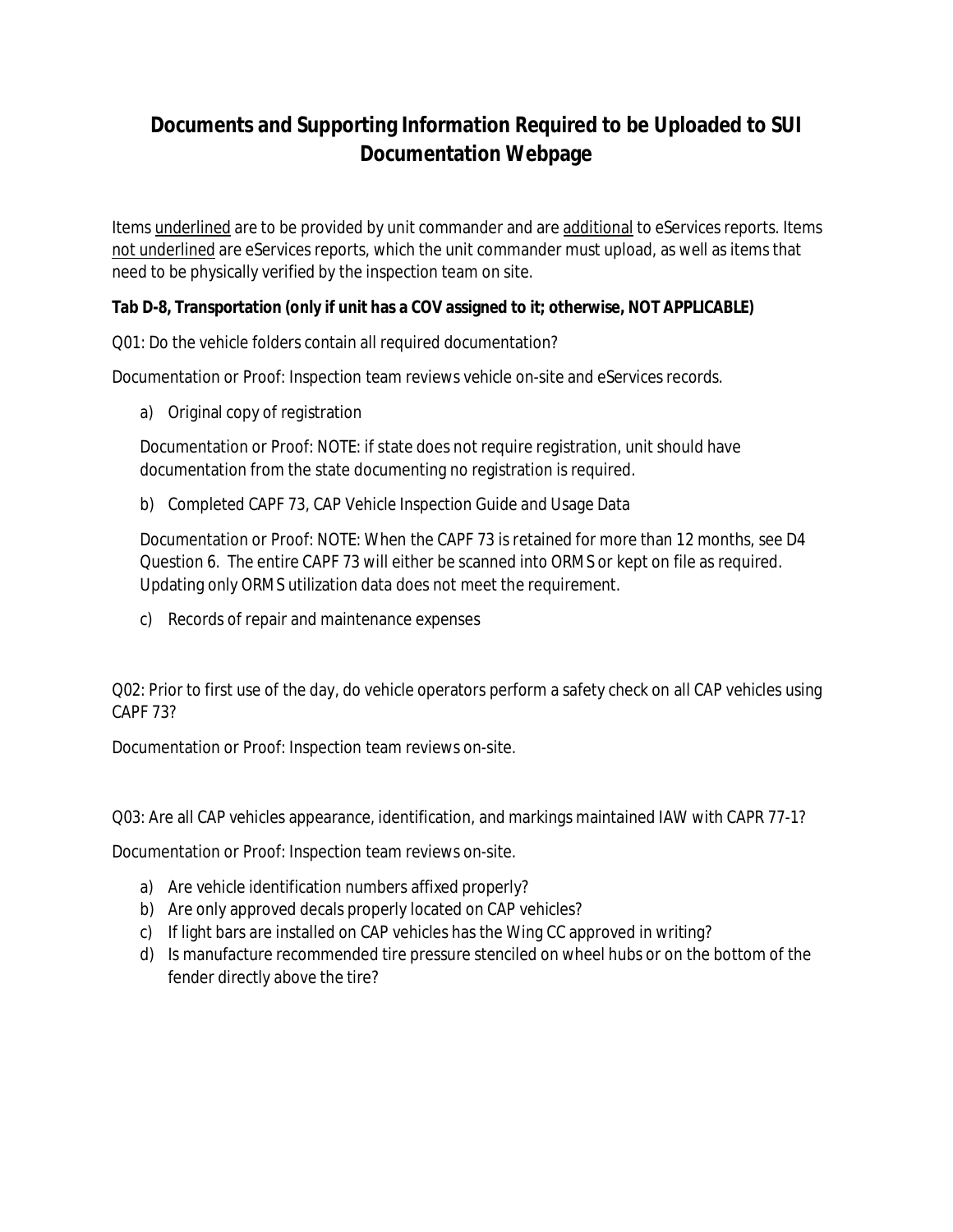Q04: Is maintenance on CAP vehicles performed IAW the vehicle owner's manual or CAP regulations?

a) Is preventative maintenance being accomplished IAW vehicle owner's manual or CAPR 77-1?

Documentation or Proof: Inspection team reviews on-site.

b) Are vehicle tires in a safe working order IAW manufactures recommendations and IAW CAPR 77- 1 para 2-1a?

Documentation or Proof: Inspection team reviews on-site. NOTE: There are no regulatory tire pressure tolerances. If during the inspection a vehicle tire is found not to be in safe working order it will be listed as a Discrepancy. HOWEVER, if the tire is not at manufacturer's recommended pressure then have the tire pressure corrected on the spot.

c) Are fire extinguishers installed in CAP vehicles?

Documentation or Proof: Inspection team reviews on-site. Units must determine if a fire extinguisher is required by state law. If not, then it must be removed. If required, then Wing supplement to CAPR 77-1 is required. Check schedule for fire extinguisher inspections. Fire extinguisher must be secured.

d) Are first aid kits installed in CAP vehicles?

Documentation or Proof: Inspection team reviews on-site. Units must determine if a first aid kit is required by state law. If not, then it is optional. If required, then Wing supplement to CAPR 77-1 is required. If the vehicle has a first aid kit, check schedule for first aid kit inspections. First aid kits must be secured.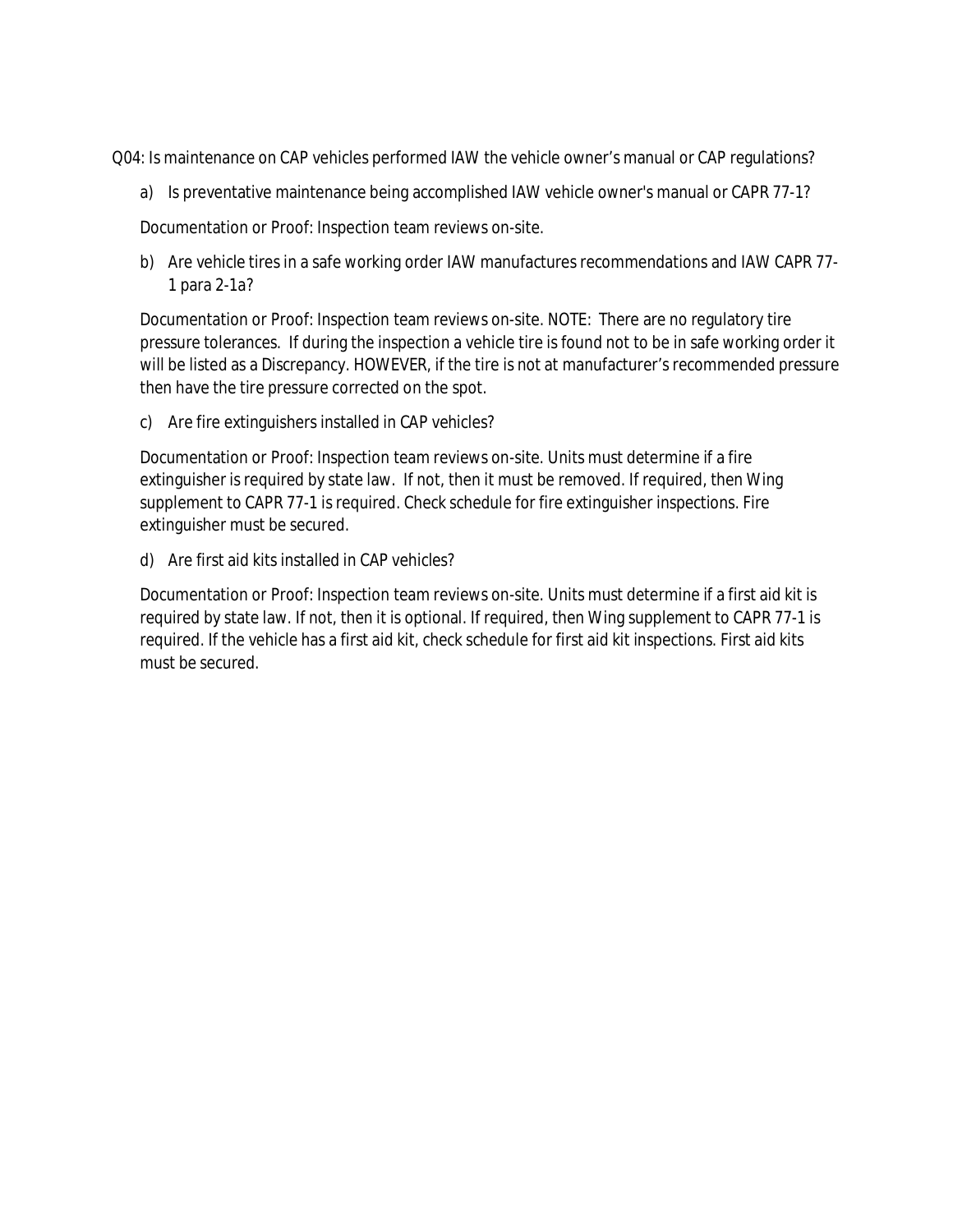Items underlined are to be provided by unit commander and are additional to eServices reports. Items not underlined are eServices reports, which the unit commander must upload, as well as items that need to be physically verified by the inspection team on site.

**Tab E-1, Command**

Q01: Are unit positions filled and appointed correctly?

Documentation or Proof: Provide Duty Assignment Report from eServices > Member Reports

Note: This question is very similar to D-5, question 01. In this area, look for discrepancies that are substantive in nature, such as multiple assistant assignments no one assigned as the primary office holder. There must be a primary officer holder; assistants are optional. Other forms of discrepancy would be a member being listed in an unofficial way without an assignment in eServices, a CAPF 2a or a personnel authorization.

Q03: Does the unit ensure compliance with the sexual/physical abuse policy? If there were no allegations of sexual/physical abuse, answer "N/A", if yes,

a) Was the Wing Commander contacted?

Documentation or Proof: Provide documentation of consultation or narrative of phone conversations.

b) Was the member suspended?

Documentation or Proof: Provide suspension notice.

Q04: Have all active senior members completed Equal Opportunity Training?

Documentation or Proof: Inspection team will check eServices for all members in the unit by sorting the report for all members in CAP for >6 months using eServices report listing.

Q05: Does the Wing CC approve all fundraising events within the unit?

Documentation or Proof: Provide approval letter from Wing CC.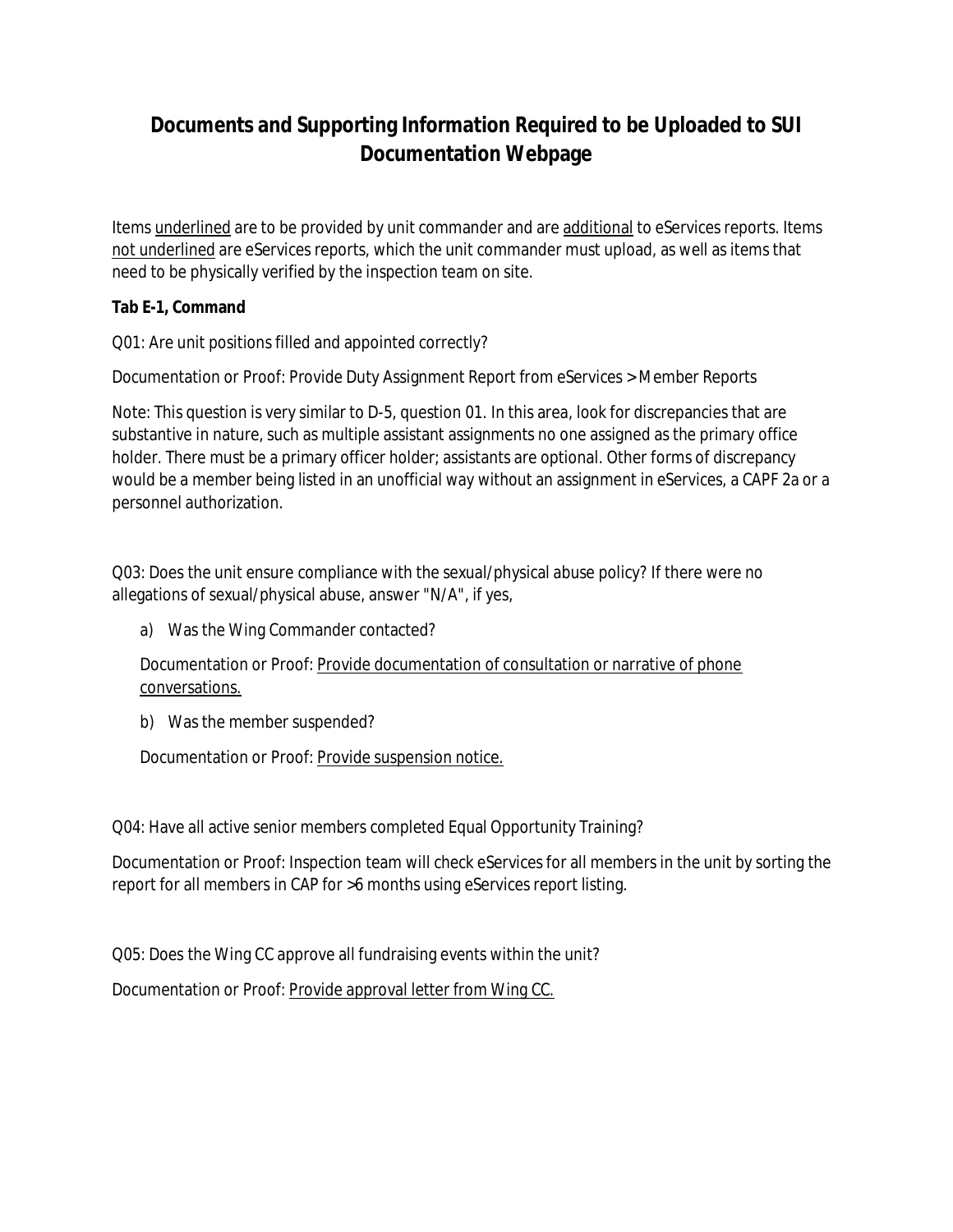Q07: Are all Sub-Unit compliance inspection worksheets, unit details and data and other deliverables provided IAW CAP regulations?

Documentation or Proof: Inspection team will check Inspector General > Documentation webpage in eServices 10 days before inspection.

Q09: Is POV use IAW CAP regulations? If the unit permits the use of POVs for CAP use, is a written commander approval letter filed?

Documentation or Proof: Provide AFAM records where POVs were used to determine if unit commander approved their use.